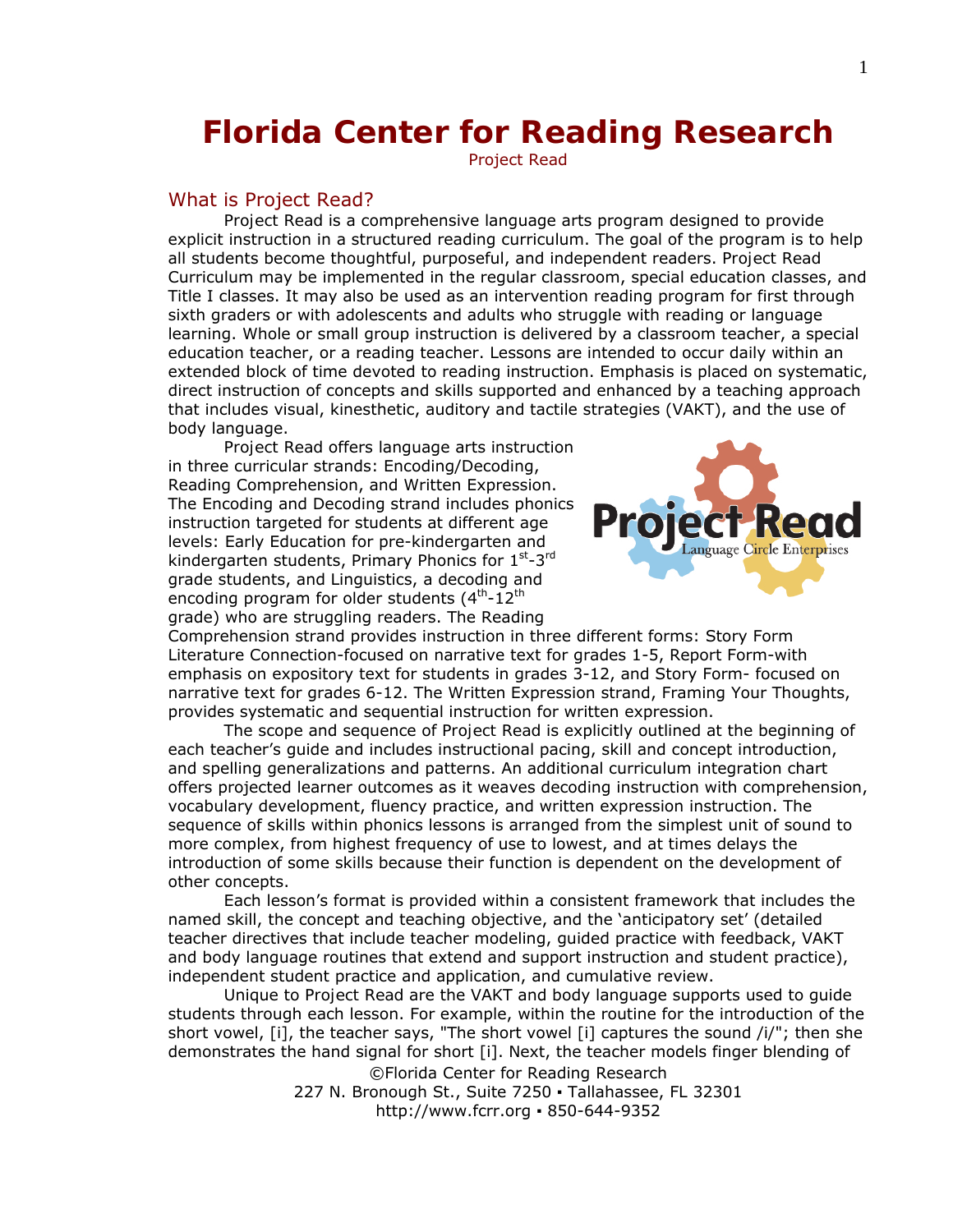sounds, saying /i/ and /t/ (t was previously introduced) as she uses her fingers to indicate /i/ and /t/, then sweeping her fingers together as she says the word *it*, and finally elaborating on the word's meaning and using it in a sentence. Then students make the hand signals and say the sounds (Do and Say). Next, students practice saying the sound aloud while they perform a sequence of VAKT techniques including tracing over the [i] symbol that is outlined with glue, tracing an imaginary [i] symbol on lined felt, skywriting (writing the symbol in the air) the letter three times, and writing the symbol [i] in a memory box (tray of sand). Teacher directed learning continues with word building as the teacher places letter cards in a pocket chart or on the board and leads the students through tapping out the sounds and sweeping them together to make a word. Students blend the sounds together to unlock the word, read the word with the teacher, and use the word orally in a sentence. Extended practice activities include students filling in the missing vowel, teacher modeling using words in a sentence, and oral reading of decodable text with teacher support. Each student decorates a Jewel Box to store 'precious gems' (vocabulary words selected for 80% mastery in reading and spelling) which are later used to build sentences.

Checks for understanding occur throughout each lesson as students read words containing the targeted skill; when a word is not automatically decoded, the student taps out the sounds s/he hears in the word and then blends the sounds to read the word. Next, students finger spell short [i] words or build them using Spell Tabs. Within the Finger Spelling routine the teacher says a word, the student repeats the word, the teacher puts the word in a sentence, the teacher throws the word out to the students, the students catch the word and finger spell it one sound at a time. Finally, the teacher dictates a sentence for student writing.

 Teacher and student materials are numerous, though well organized within each instructional strand and easy to use. Each instructional strand includes teacher guides, lesson plans, independent practice materials for students, wall charts, manipulatives, assorted cards for automaticity practice, and instructional DVD's to help ensure fidelity.

The program provides comprehensive student assessments, keys for the teacher and grading charts that are aligned with each of the instructional strands. Primary Phonics includes mastery tests to be administered at the end of each of 43 units and end of the year assessment tests for Phonics levels 1, 2, and 3. Linguistics assessments include assessments for units 1-27 as well as a phonemic awareness screener, decoding assessment, encoding test, dictation test, fluency assessment, and teacher keys and grading charts. Unit mastery tests for grades K-12 are available for the written expression strand.

## How is Project Read aligned with current reading research?

*Project Read* integrates the five critical components of reading instructionphonemic awareness, phonics, fluency, vocabulary and comprehension-along with the dimensions of spelling, writing, oral language, and listening comprehension within each lesson. An important component of instruction that is beneficial is the cumulative nature of the scaffolded practice embedded in the program. Each instructional routine consistently begins with a review of previously taught skills, and continues with teacher modeling of a new skill or strategy, guided practice and student practice, and includes frequent progress monitoring checks to affirm mastery.

©Florida Center for Reading Research Each lesson within the Primary Phonics Strand begins with phonological/phonemic awareness instruction; it is explicit, systematic, and follows the continuum of word types from simplest to most complex. Features of sound production are explicitly addressed in instructional DVDs and in the teacher directives. Initial instruction in the introduction of

227 N. Bronough St., Suite 7250 · Tallahassee, FL 32301 http://www.fcrr.org ▪ 850-644-9352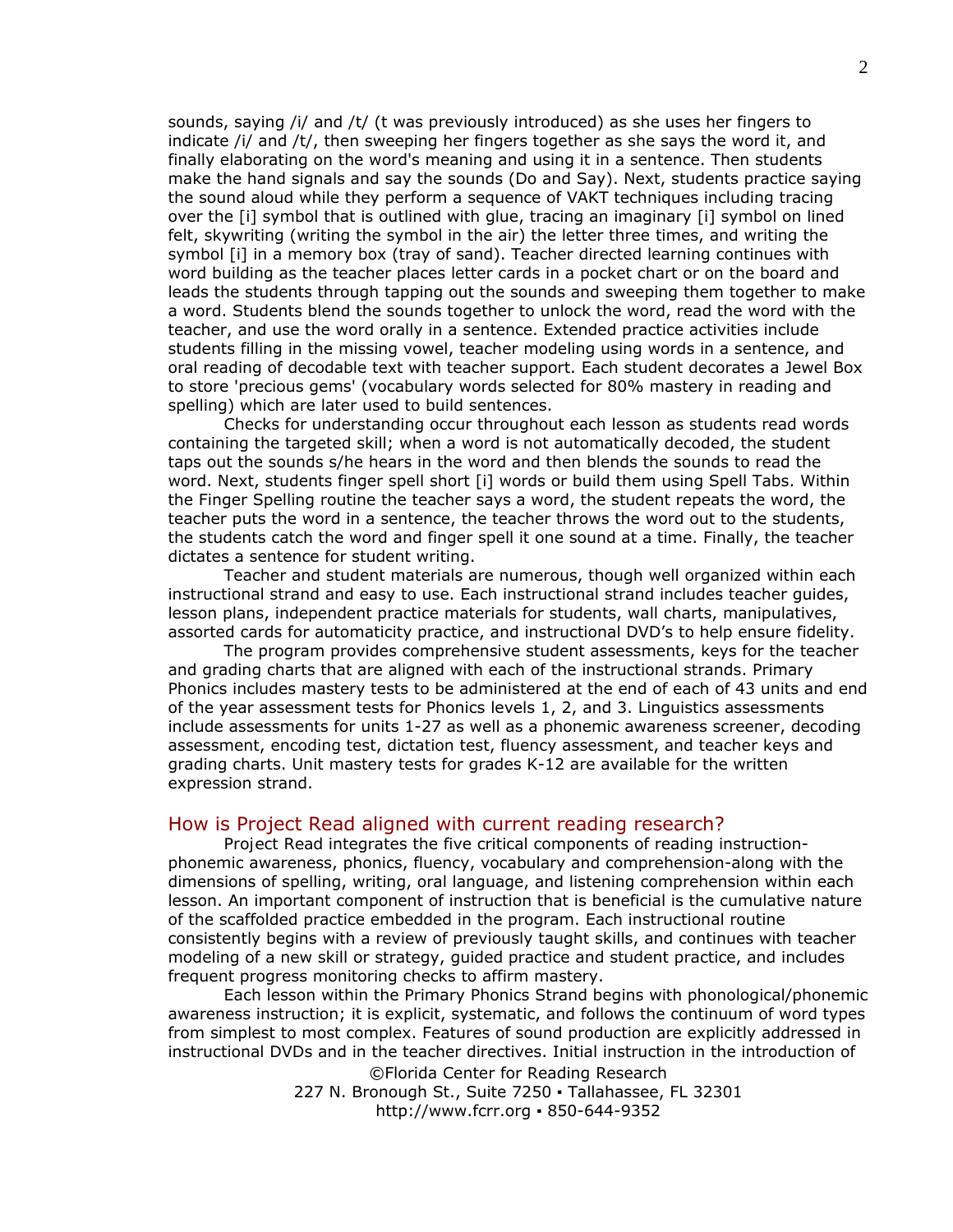each new phoneme stresses the production of the sounds and provides cues for oralmotor production, i.e., 'where do my lips, tongue, or teeth go in making the sound?' The use of hand signals, finger blending, word tapping, syllable counting, and oral sentence dictation are incorporated throughout each lesson and oral activities include sound blending, segmentation, deletion, substitution, and addition. However, this instruction is not separate from phonics instruction; once students demonstrate understanding of sounds within a lesson, this knowledge is immediately linked to phonics (sound/symbol correspondence) instruction.

A sound-symbol organization chart classifies sounds into six categories: consonants, digraphs, short vowels, long vowels, diphthongs, and r controlled. Within each category, sounds are presented from most frequently used to least frequently used. This chart is available for display as a wall chart, and students are given a blank copy to fill in as each sound is learned. A second sound-symbol organizational chart for spelling generalizations provides an overview for the phonemes/graphemes of our language. Explicit instruction in the use of syllable types is provided within a graphic of the number seven, where closed, open, -cle, r control, final magic e, vowel team, and

diphthong syllable types are displayed. Phonics instruction continues systematically with multiple practice opportunities in reading word lists, sentences, and decodable texts (the Bonnie Kline Selected Stories) [and](http://www.projectread.com/images/prodimage_48.jpg)  follows the continuum of word types beginning with VC and CVC. Phonetically irregular words, called Red Words (depicted in red ink on



word cards), are introduced systematically prior to their exposure in connected text. *[C](http://www.projectread.com/images/prodimage_49.jpg)utting* patterns for syllabication are taught and illustrated with the number five, which displays a mnemonic for dividing words into syllables.



Spelling lessons are presented in booklets designed for individual student use to support and extend instruction that was presented in the Phonics Guide and Lesson Plans Volumes 1, 2, and 3. Each lesson includes a spelling list and sentences for reading and spelling mastery. Aligned strategies and

activities include work with word meanings, building, searches, scrambles, alphabetizing, sentence dictation, finger spelling, spelling generalizations, crossword puzzles, synonyms, antonyms, and filling in vocabulary for sentence and story completion. An Affix Guide, presents high level word attack skills in 20 teaching units that present affixes and roots along with scaffolded practice.

 Linguistics, the decoding/encoding program for older struggling students, systematically presents the concepts and skills of phonics instruction within 27 units. Instruction begins with an introduction to the sound-symbol relationship of the English language as students are presented with a phoneme-grapheme organizational chart and shown how the 44 speech sounds in our language can be categorized into six compartments. A second chart, the Linguistics Guide Spelling Calculator, provides a graphic of sound-symbol organization for spelling generalizations. Phonics instruction then proceeds rapidly from simple skills to complex and from lowest frequency of use to highest, supported throughout with extended practice in reading and spelling connected words, sentences, and text. An additional Linguistic Spelling Guide supplements reading instruction with a reading and spelling list for each grapheme, including vocabulary selection based on frequency of use.

Vocabulary development is supported throughout all *Project Read* instruction; word meanings are taught along with sounds and used in context in sentences and text. An instructional routine includes introducing the word, providing the word's definition and examples, and checking for student understanding. Prefixes and suffixes are taught to support understanding of word meaning and spelling. Vocabulary is also enhanced in

> ©Florida Center for Reading Research 227 N. Bronough St., Suite 7250 · Tallahassee, FL 32301 http://www.fcrr.org ▪ 850-644-9352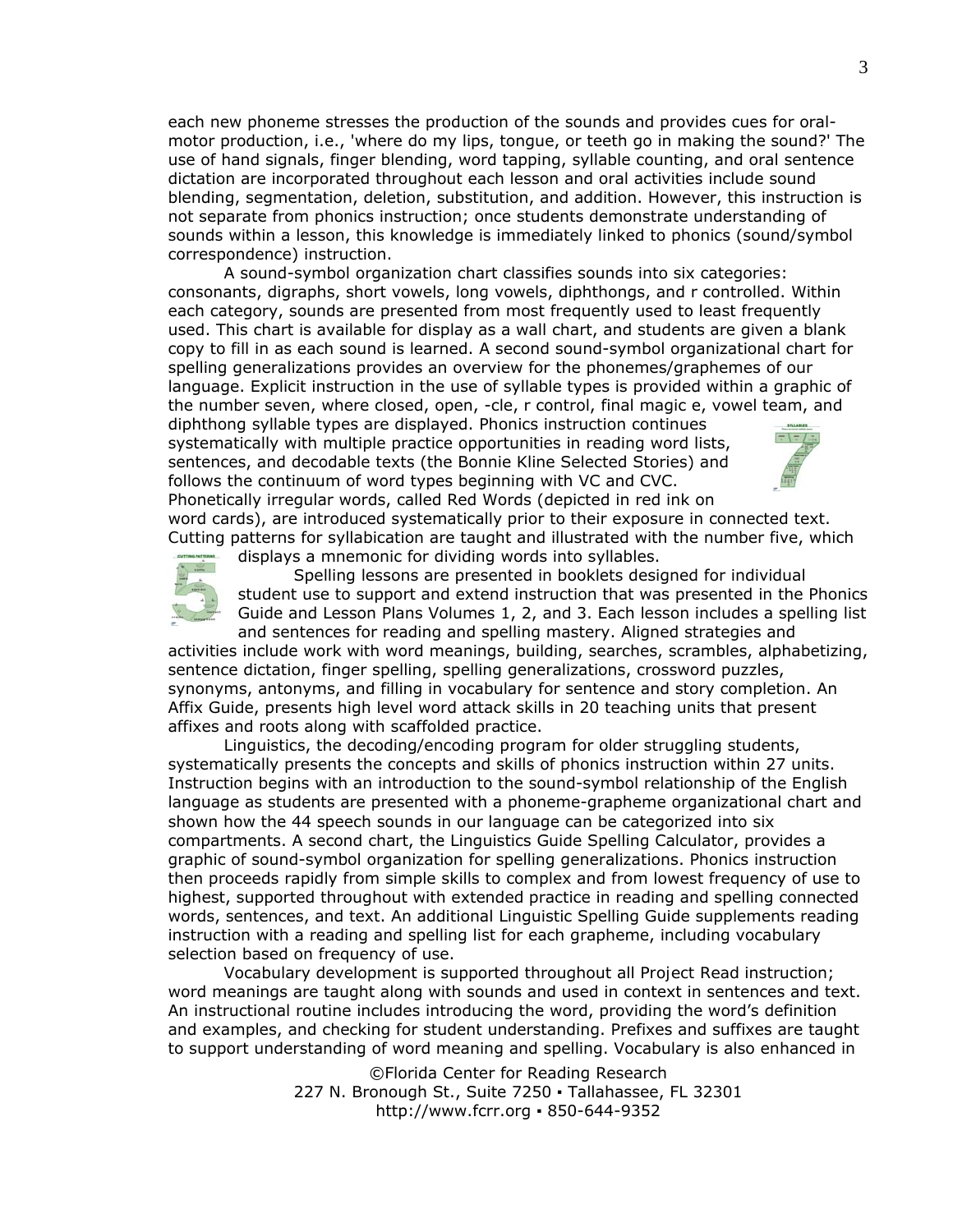the comprehension strand with instruction in dialogue, story genre, puns, multiple meanings, similes, and figurative language. The accompanying writing program, Framing Your Thoughts, teaches word use in sentence design and uses symbols to represent the function of words in a sentence.

Fluency practice is provided through solo and choral reading of words, sentences, and text, sentence dictation with repetition, and oral practice with controlled readers; and teaching of syllabication to improve fluent reading of multisyllabic words, sentence diagramming for understanding phrasing, and voice marks for inflection and expression.

Comprehension instruction is systematically and explicitly addressed in *Project Read's* Story and Report Form. Unique story puzzles, story charts, and graphic organizers provide tools to help students focus on text structure and the elements of narrative literature including setting, plot, characters, problem/conflict, rising action, climax, and falling action. Post-it tabs imprinted with symbols representing each element assist students in labeling the parts of a story. Instruction guiding students to develop an understanding of beginning, middle, and end is provided and story types such as fantasy, human interest, and realistic animal are explicitly introduced with examples provided for reading practice. Focusing questions for each story are created using Bloom's Taxonomy. The scope and sequence for the Report Form outlines explicit instruction for teaching students a process to collect, organize, and synthesize information when reading expository text. Included in this process are pulling out the subject, unlocking key facts, selecting supporting details, identifying sub details, sorting categories, making inferences. Every lesson includes guided practice and frequent checks for understanding.

*Project Read* has three staff development models available for individuals or districts at an additional cost: Models A, B, and C. Model A (off campus) provides inservice in a workshop format. *Project Read* consultants present the methodology, curriculum, and teaching strategies of one of the three strands-Decoding/Encoding, Reading Comprehension, or Written Expression. A teaching demonstration may be included if students can be brought to the inservice site. Model B consists of on-campus inservice during regular school hours. Three 40-minute demonstration teaching lessons are modeled in classrooms by a *Project Read* consultant during school hours. These lessons may be observed by several grade area teachers. At the end of the day, teachers attend a three hour inservice which encompasses the curriculum and program methodology. Typical time for this professional development varies by curriculum strand: Phonics (kindergarten)-1 day, Phonics (grades 1-3)-3-4 days, Linguistics (grades 4-12) - 3 days, Reading Comprehension (report form, story form, & story form for literature)-2 days each, and Written Expression-3 days. Model C consists of DVD inservice, high quality DVDs in which the program's author, Victoria Greene, explicitly and systematically presents the curriculum through model teaching.

#### Research Support for Project Read



*Project Read*, developed by Mary Lee Enfield, PhD and Victoria Greene in 1969 as an alternative to the district's basal reading program, was originally designed for students in the Bloomington Public Schools who were performing below the  $25<sup>th</sup>$  percentile. In a pilot study in the 1969-70 school year, 45

students in low reading groups from one school were matched by grade, gender, reading placement, group intelligence test scores, and Metropolitan Reading Readiness Test scores to 45 students from a comparable school within the same district. Students in both groups were given the Jastak Wide Range Achievement Test and the Gates-McKillop Paragraph Reading Test prior to the beginning of the study. Treatment students ©Florida Center for Reading Research

227 N. Bronough St., Suite 7250 · Tallahassee, FL 32301 http://www.fcrr.org ▪ 850-644-9352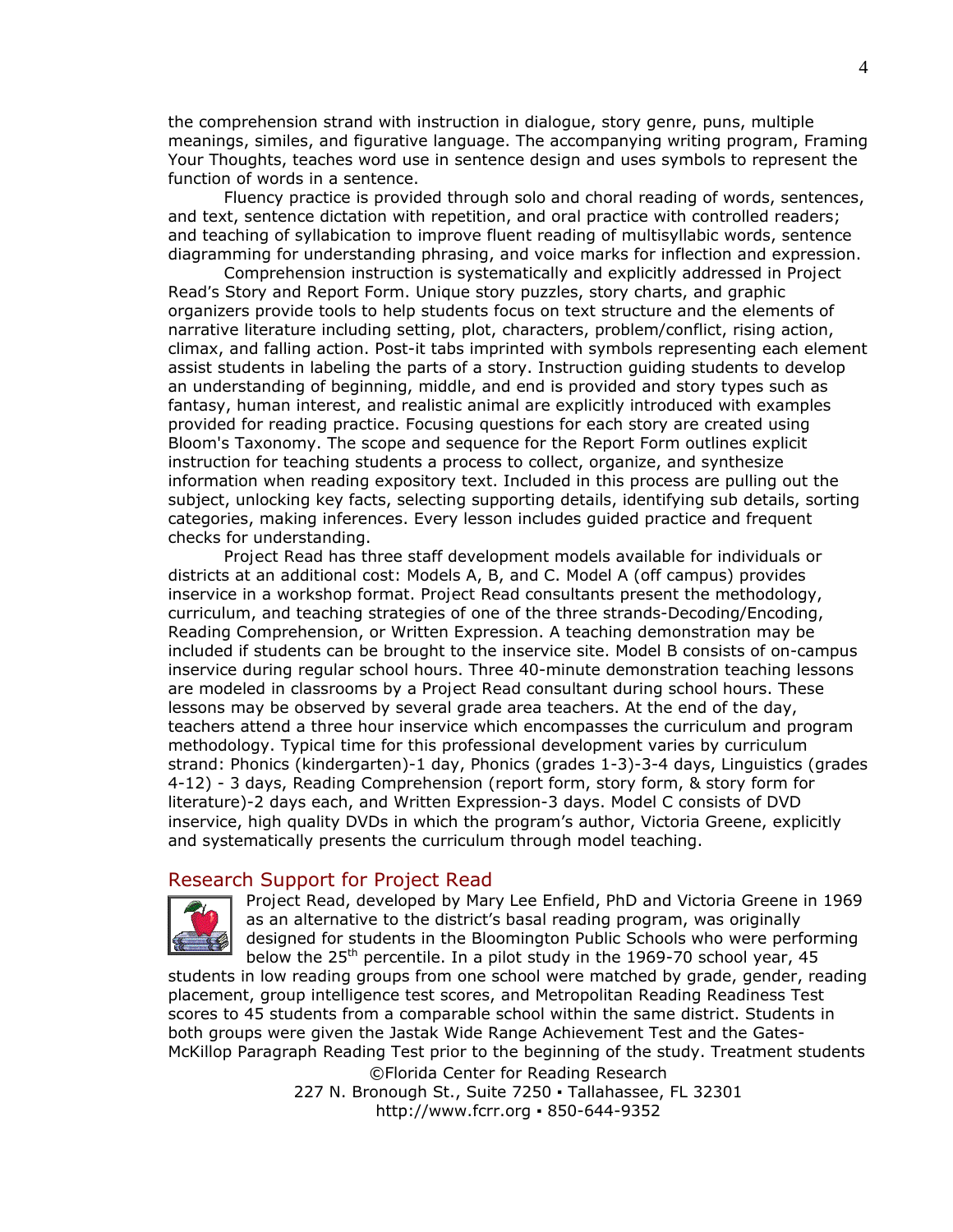were in two classrooms each in grades 1, 2, and 3 where the program was administered through demonstration/model teaching for 30 minutes per day for three weeks. After the initial 3 weeks, the classroom teacher in the treatment school continued to implement *Project Read* for the rest of the year. The control group students remained in the district-wide basal reading program. Comparison of mean results indicated that *Project Read* students made more than a year's gain (1.2) compared with control students' .6 grade gain. Well-matched comparison-group studies of this type can be valuable in generating hypotheses about effective interventions, but results must be confirmed in randomized controlled trials.

Based on the results of the pilot study, the Bloomington Public Schools implemented *Project Read* in all 1<sup>st</sup>, 2<sup>nd</sup>, and 3<sup>rd</sup> grade classrooms. A three-year study evaluated student progress in decoding, comprehension, and spelling for 665 randomly selected students who fell below the 25<sup>th</sup> percentile on the Jastak Wide Range Achievement Reading and Spelling Test and who scored at or above 90 on group intelligence measures (the Cognitive Abilities Test, Otis-Lennon Mental Ability Test, Weschler Intelligent Scale for Children or Stanford Binet). Students were evaluated yearly and a final report assembled at the end of the study. Evaluations were based on the Jastak Wide Range Achievement Tests-Reading and Spelling Sections, the Gates MacGinitie Reading Survey-Vocabulary and Comprehension, and the Iowa Test of Basic Skills. Chi square analyses used to determine if student outcomes were significant revealed that first, second, and third grade students in the treatment group made significant progress in achievement in reading and spelling skills over a three-year period as measured by standardized achievement tests. This study, however, did not employ a control group or a matched comparison group, so it is not possible to directly attribute the reading growth these students experienced to *Project Read* alone.

In the 1986-87 school year, a study was conducted in an upper-Midwest district in which all first, second, and third grade students who were predicted by their teachers to be 'at-risk' of reading failure were included in the sample. Students were identified by IQ, age, and reading scores on the Stanford Achievement Test (1982). Control group students were identified as being at-risk in the year prior to the first full year of the intervention's implementation. Analyses of outcome data indicated significant differences in word study skills, word reading, reading comprehension, and total reading between the 1st grade *Project Read* intervention group and the 1st grade control group students, but no significant difference for  $2^{nd}$  or  $3^{rd}$  grades.

 In 2002 Bruce, Snodgrass, and Salzman published a descriptive study of eleven  $1<sup>st</sup>$  grade students identified by their teachers as 'at-risk' for learning to read. Placed in an inclusive classroom with a classroom teacher and a Title I reading teacher, these students were tested in the beginning of the year using Clay's Observational Survey of Early Literacy Achievement (1993); all scored below the fourth stanine on most of the seven tests of literacy skills. Intervention reading instruction included a combination of *Project Read* and Guided Reading. In the spring of the year, analysis revealed a statistically significant difference between students' pre- and posttest scores on word identification, writing vocabulary, sentence dictation, and text level comprehension. Post intervention stanine scores were higher than pre-intervention scores for all 11 students. Similar to the second study described in this section, this study showed that the students made significant progress in learning to read, but the absence of a control group makes it difficult to determine if the growth they experienced was due to the unique instructional features of the Project Read curriculum.

In conclusion, available studies of the effectiveness of *Project Read* are promising and the instructional strategies of *Project Read* are aligned with current research. Future

> ©Florida Center for Reading Research 227 N. Bronough St., Suite 7250 · Tallahassee, FL 32301 http://www.fcrr.org ▪ 850-644-9352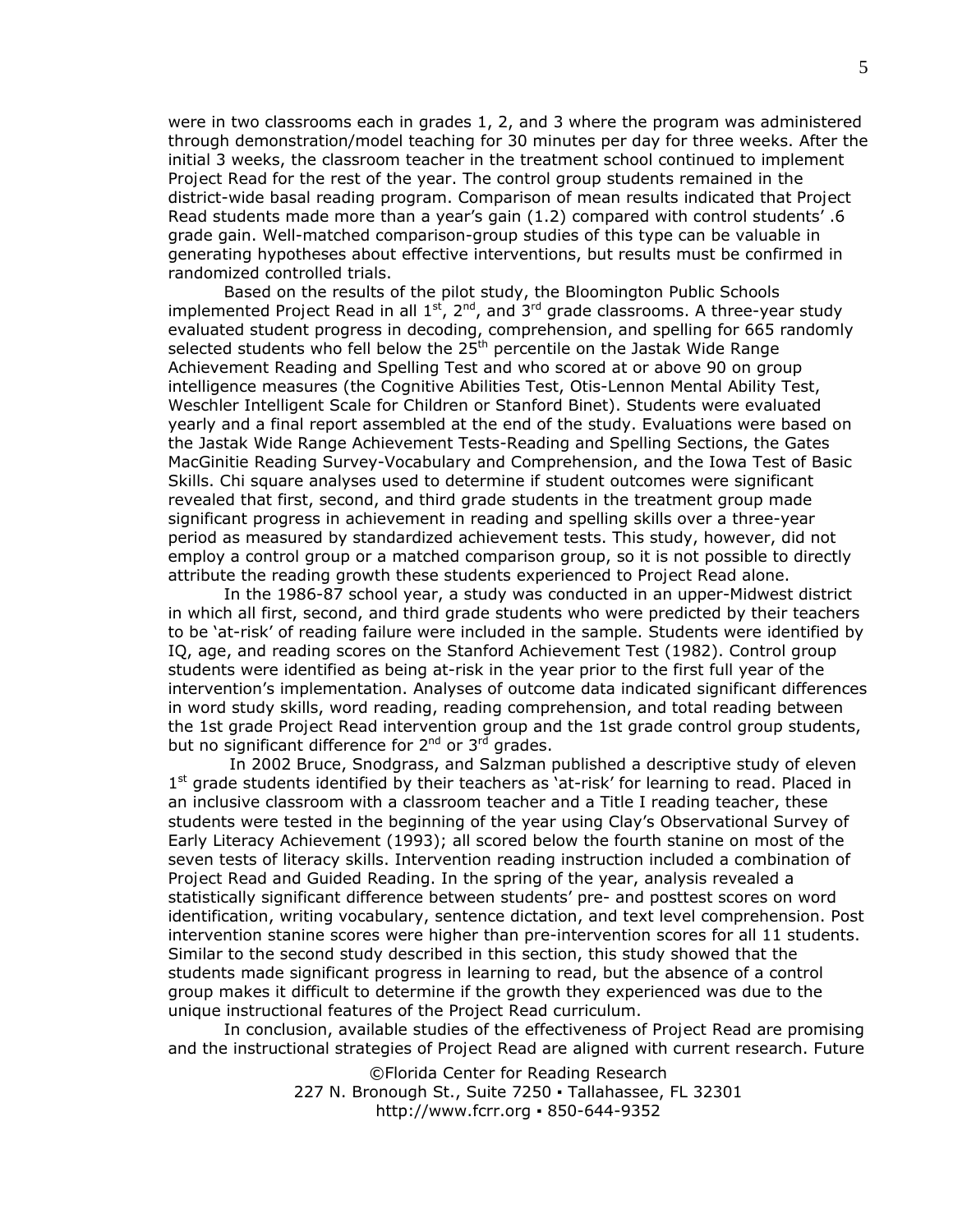studies with sound experimental designs including control groups and random assignment may contribute more definitive information about the efficacy of *Project Read.*

## Strengths & Weaknesses

Strengths of *Project Read*:

- The scope and sequence is detailed, clear, and encompasses the five components of reading.
- Sound-symbol organizational and spelling generalization charts provide explicit visuals for categorizing information.
- Explicit teacher materials are very user-friendly, and the accompanying DVDs provide demonstrations of instructional lessons.
- Students are provided with ample practice reading decodable stories and more sophisticated text.
- Visual, auditory, kinesthetic, and tactile strategies within the instructional format may be motivating for many students.
- Explicit instruction in the use of syllable types supports advanced decoding and word attack skills.
- Teacher resources and training provide the teacher with tools needed to understand the rationale for the instructional approach.

### Weaknesses of *Project Read*:

• None were noted.

# Which Florida districts have schools that implement Project Read?

Hillsborough 813-272-4050 Sarasota 941-927-9000

## For More Information

<http://www.projectread.com/>

## References



Bruce, C.,& Salzman, J. A., (2002). Leaving no child behind: combining project READ and guided reading to improve at-risk students' literacy skills. *Ohio Reading Teacher, 35*, 43-51. Retrieved January 2, 2007, from ProQuest Database.

Bruce, C., Snodgrass, D., & Salzman, J.A. (1999). A tale of two methods: Melding Project READ and Guided Reading to improve at-risk students' literacy skills. Paper presented at the Annual Conference of the Mid-Western Educational Research Association, Chicago, IL. (ERIC Document Reproduction Service No. ED 436762).

Clay, M.M. (1993). *An observation survey of early literacy achievement.* Portsmouth, NH: Heinemann.

> ©Florida Center for Reading Research 227 N. Bronough St., Suite 7250 · Tallahassee, FL 32301 http://www.fcrr.org ▪ 850-644-9352